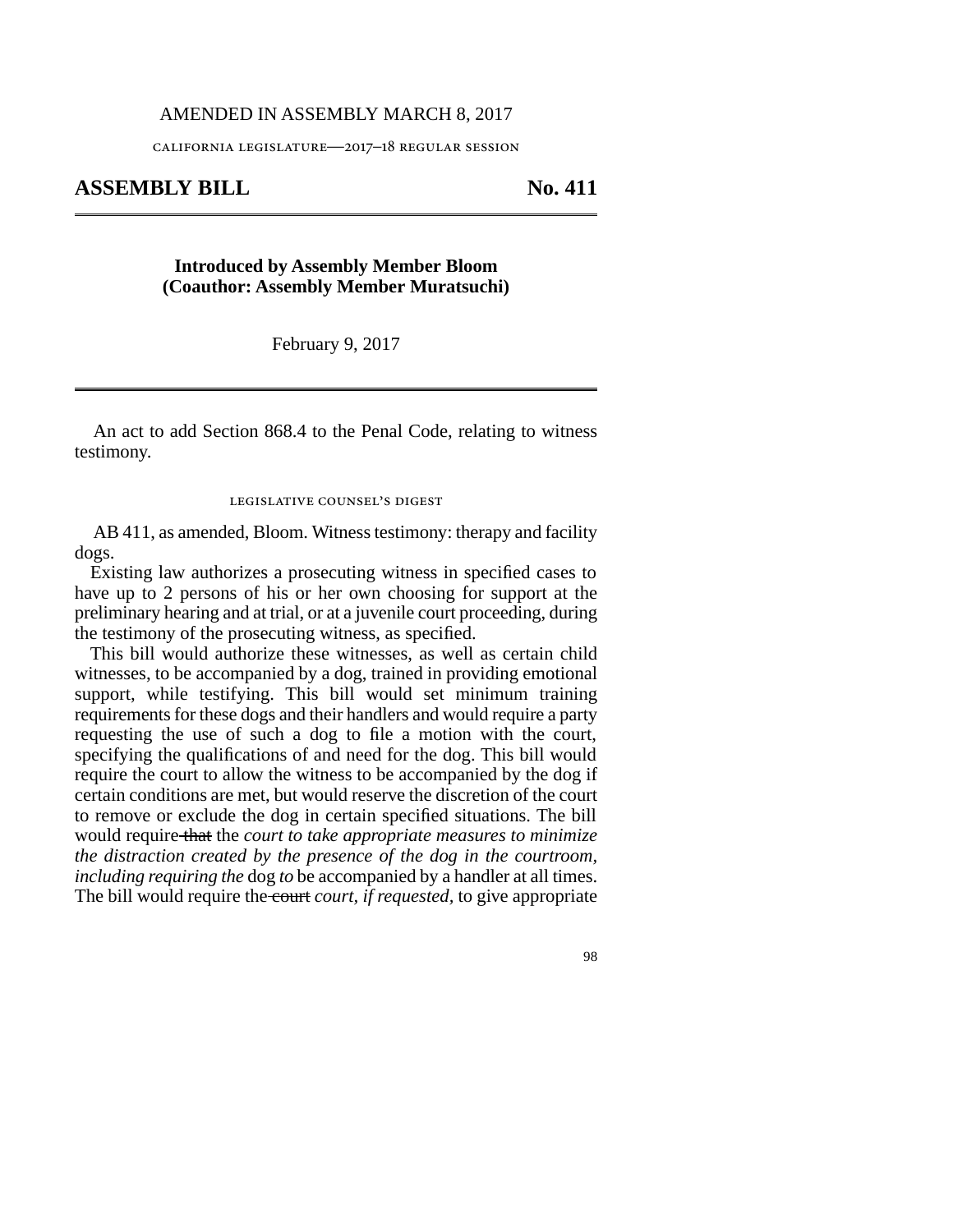jury instructions if a dog is utilized in a criminal jury trial, to prevent prejudice against any party.

Vote: majority. Appropriation: no. Fiscal committee: no. State-mandated local program: no.

## *The people of the State of California do enact as follows:*

1 SECTION 1. Section 868.4 is added to the Penal Code, to read: 2 868.4. (a) If requested by either party in a criminal or juvenile 3 hearing, and if a therapy or facility dog is available to the party 4 within the jurisdiction of the judicial district in which the case is 5 being adjudicated, the following individuals shall be afforded the 6 opportunity to have a therapy or facility dog accompany him or 7 her while testifying in court, subject to the approval of the court: her while testifying in court, subject to the approval of the court: 8 (1) A child witness in a court proceeding involving any serious 9 felony as defined in subdivision (c) of Section 1192.7 or any violent 10 felony as defined in subdivision (c) of Section  $667.5$ . 11 (2) A victim who is entitled to support persons pursuant to 12 Section 868.5, in addition to any support persons selected pursuant 13 to that section. 14 (b) Before a therapy or facility dog may be used pursuant to 15 subdivision (a), the party seeking to utilize the therapy or facility 16 dog shall file a motion with the court *court*, which shall include 17 the following: 18  $\hspace{1.6cm}$  (1) The training or credentials of the therapy or facility dog. 19 (2) The training of the therapy or facility dog handler. 20 (3) Facts justifying that the presence of the therapy or facility

21 dog may reduce anxiety or otherwise be helpful to the witness 22 while testifying.

23 (c) If a party, pursuant to subdivision (b), makes a showing that 24 the therapy or facility dog and handler are suitably qualified and 25 will reasonably assist the testifying witness, the court shall grant 26 the motion.

27 (d) A *The court shall take appropriate measures to make the* 28 *presence of the therapy or facility dog-will as unobtrusive and*  line 29 *nondisruptive as possible, including requiring a dog to* be 30 accompanied by a handler in the courtroom at all times, including

31 when the accompanied witness is testifying. *times.* 

98